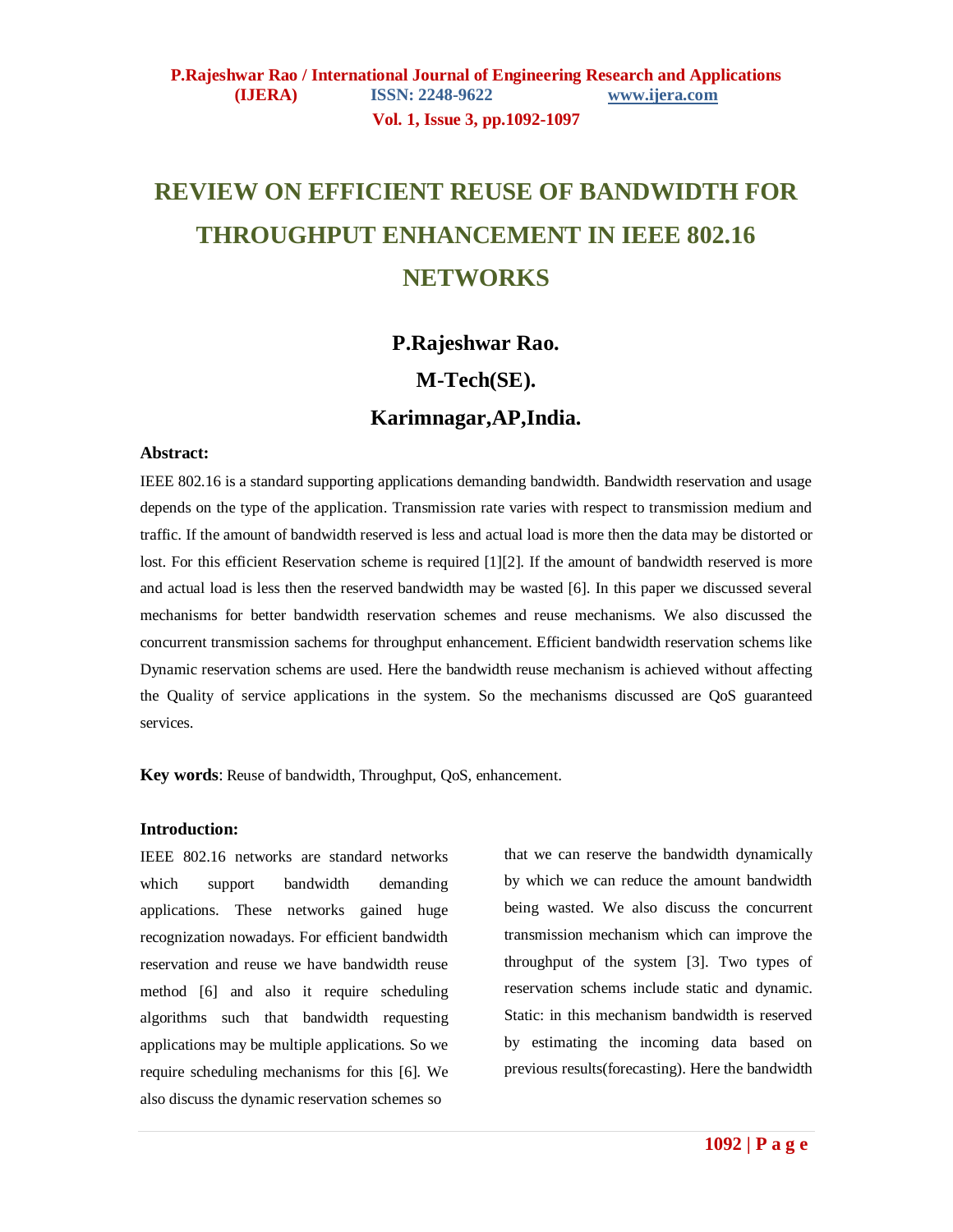**Vol. 1, Issue 3, pp.1092-1097**

reserved cannot be changed at the time of data transmission, so it is little bit unusual.

Dynamic: dynamic reservation scheme involves reservation of bandwidth dynamically i.e., bandwidth is reserved at the time of transmission, here the amount of bandwidth required is accurate and the wastage of reserved bandwidth is less so it is very efficient mechanism.

Scheduling Algorithm

Let Q represents the set of SSs serving non-real time connections and *T* is the set of TSs. Due to the feature of TDD(Time Division Duplex) we can not perform that the Up Link and Down Link operations simultaneously, we can not schedule the SS which UL transmission intervals overlapped with the target TS. For any TS, *St*, let *Ot* be the set of SSs which UL transmission interval overlaps with that of *St* in *Q*. Thus, the possible corresponding CSof *St* must be in *Q−Ot*. All SSs in *Q−Ot* are considered as candidates of the CS for *St*. A scheduling algorithm, called *Priority-based Scheduling Algorithm* (PSA), shown in Algorithm 1 is used to schedule a SS with the highest priority as the CS. The priority of each candidate is decided based on the scheduling factor (SF) defined as the ratio of the current requested bandwidth (CR)to the current granted bandwidth (CG). The SS with with higher SF has more demand on the bandwidth. Thus, we give the higher priority to those SSs. The highest priority is given to the SSs with zero CG. Non-real time connections include nrt PS and BE connections. Then rtPS connections should have higher priority than the BE connections because of the QoS

requirements. The priority of candidates of CSs is concluded from high to low as: nrt PS with zero CG, BE with zero CG, nrt PS with non-zero CG and BE with non-zero CG. If there are more than one SS with the highest priority, we select one with the largest CR as the CS in order to decrease the probability of overflow.

### **Reuse mechanism**

According to the IEEE 802.16 standard, the allocated space with in a data burst that is un used should be initialized to a known state [6]. Each un used byte should be set as modulation for transmissions between TS and BS, the SBV can be transmitted via this agreed modulation. However, there are no agreed modulations between TS and CS. Moreover, the transmission coverage of the RM should be as large as possible in order to maximize the probability that the RM is able to be received successfully by the CS. To maximize the transmission coverage of the RM, one possible solution is to increase the transmission power of the TS while transmitting the RM. However, the power may be a critical resource for the TS and should not be increased dramatically. Therefore, under the circumstance of without increasing the transmission power of the TS, the RM should be transmitted via BPSK which has the largest coverage among all modulations supported in the IEEE 802.16 standards.



Fig.1.Relese of unused bandwidth in UL Message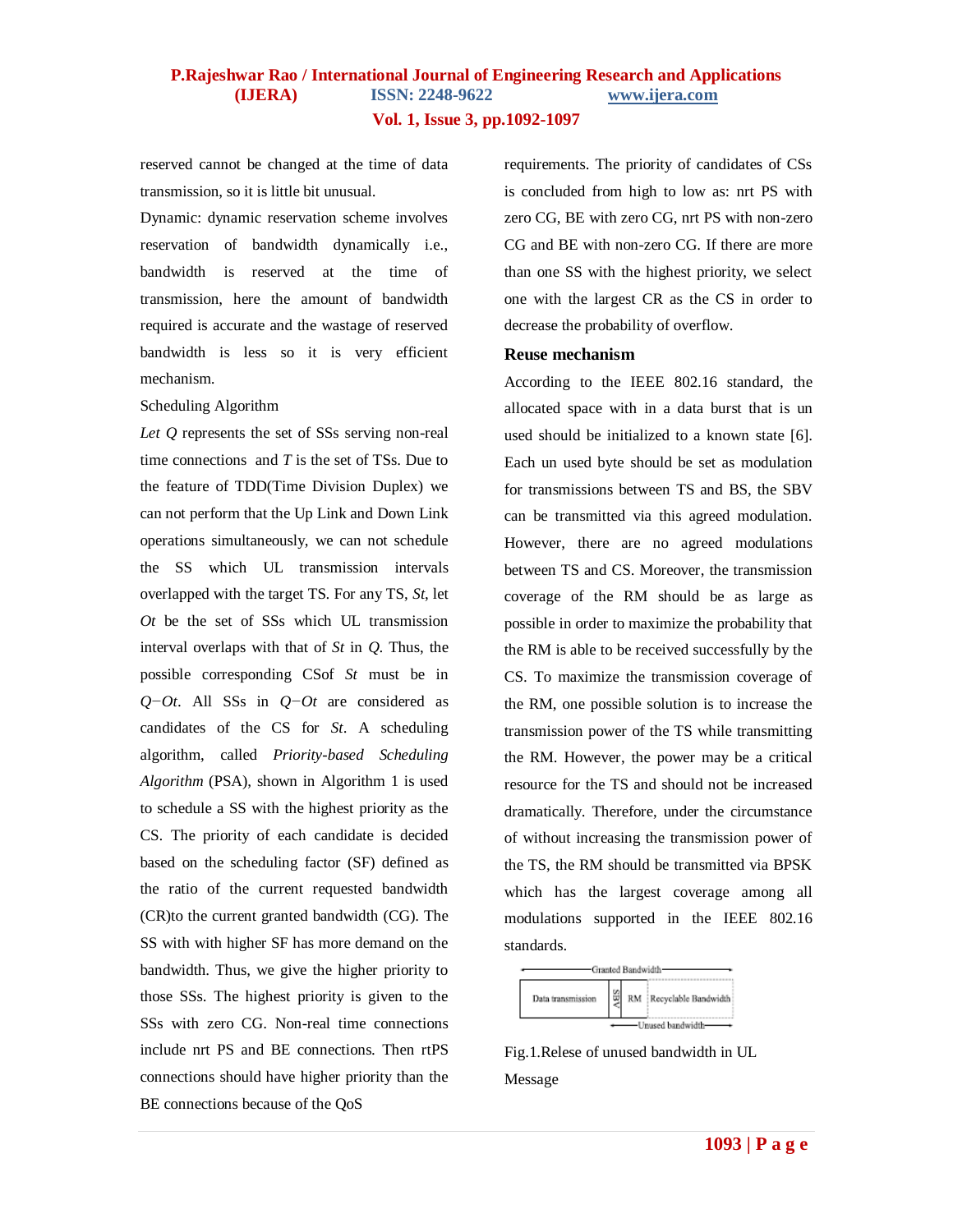| ĺ          | 8 |                      |  | TYPE                            |            | ş | Ω | EKB | ę | LEN<br>MSB                                       |
|------------|---|----------------------|--|---------------------------------|------------|---|---|-----|---|--------------------------------------------------|
| LEN<br>L50 |   |                      |  |                                 | CID<br>MSB |   |   |     |   |                                                  |
| CID<br>LSD |   |                      |  |                                 | HCS        |   |   |     |   |                                                  |
|            |   | <b>Charles Corp.</b> |  | after a shipper day discussion. |            |   |   |     |   | A stability is also and data on the course about |

Fig.2. RM format.

**Algorithm 1** Priority-based Scheduling

Algorithm

**Input:** T is the set of TSs scheduled on the UL map.

Q is the set of SSs running non-real time Applications.

**Output:** Schedule CSs for all TSs in T.

**For**  $i = 1$  to  $||T||$  do

*a. St* ← *TSi*.

$$
b. Qt \leftarrow Q \neg \mathit{O}t
$$

*c.* Calculate the SF for each SS in *Qt*.

*d.* **If** Any SS ∈ *Ot* has zero granted bandwidth, **If** Any SSs have nrtPS traffics and zero

granted bandwidth,

Choose one running nrtPS traffics with the

largest CR.

**else**

Choose one with the largest CR.

### **else**

Choose one with largest SF and CR.

*e.* Schedule the SS as the corresponding CS of *St*.

### **End For.**

### **Concurrent Transmission mechanism**

As various wireless networks evolve into the

next generation to provide better services, a key technology, wireless mesh networks (WMNs), has emerged recently. There are many advantages about wireless mesh network such as rapid building, robustness and easy deployment, which makes it one of the indispensable technologies in next generation networks. IEEE 802.16 MAC protocol is mainly designed for point-to-multipoint (PMP) access in wireless broadband application. To accommodate the more

demanding physical environment and different service requirements of the frequencies between 2 and 11 GHz, the 802.16a project upgrades the MAC to provide automatic repeat request (ARQ) and support for mesh. The Mesh mode is the extension to the PMP mode, with the advantage of less coverage path loss, coverage and robustness improved exponentially as subscribers are added, the larger user throughput over multiple-hop paths than PMP's .

Capacity enhancement in mesh networks is quite desirable. One way to increase the capacity of the multi-hop systems is to allow concurrency among the multi-hop transmissions. For example, Wei et al. Proposed an interferenceaware route construction algorithm and centralized scheduling scheme, which achieves high utilization of the WiMax Mesh network. However, their algorithm may result nonminimized interference along the path because of the entry order. And it is constrained by the format of centralized scheduling messages that the information of concurrent transmission generated by scheduling algorithm in deliver to every SS. So a lot working on improving WiMax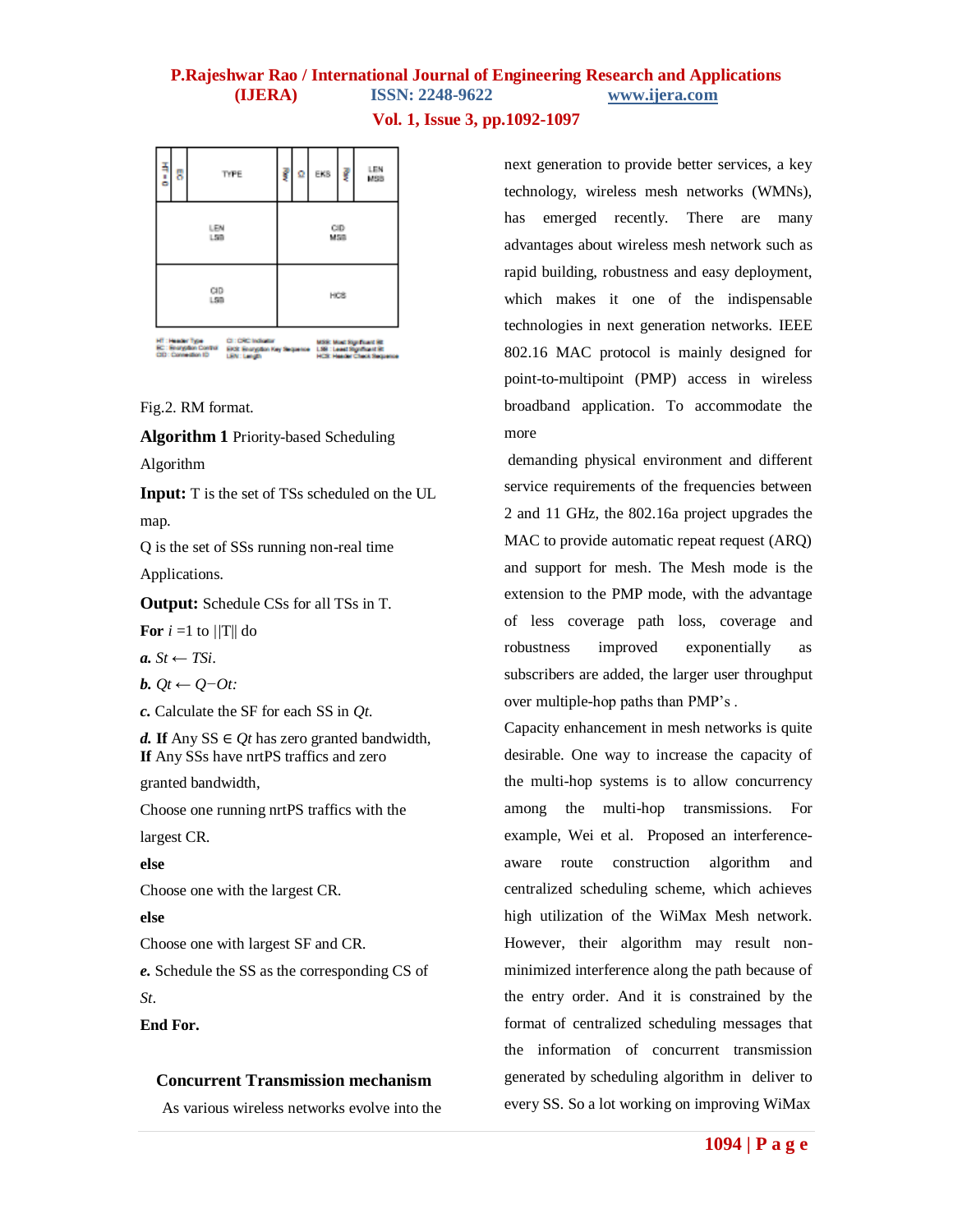**Vol. 1, Issue 3, pp.1092-1097**

Mesh capacity remains for further exploration. In light of Wei et al's work, in this paper we propose a general algorithm for SSs to achieve concurrent transmission in both uplink and downlink streams based on IEEE 802.16 centralized scheduling. We compare the performances of the algorithm with different routing trees, which shows overall end-to-end throughput is significantly improved using our algorithm.

# **Scheduling IEEE802.16 N/W's in mesh mode.**

There are two scheduling methods: distributed scheduling and centralized scheduling, or a hybrid of both can be adopted in mesh mode. When using distributed scheduling, there is no clearly defined BS in the network. Scheduling is determined in a distributed manner like an ad hoc network. In centralized scheduling, a BS determines slot allocation for all the SSs in a centralized manner like PMP mode, and traffics from or to the BS can be relayed by other SSs through a multi-hop route which is different from PMP mode.

There are two control messages, MSH-CSCF (Mesh centralized scheduling Configuration) and MSH-CSCH (Mesh centralized scheduling), in centralized scheduling. MSH-CSCF message delivers the information of channel configuration and routing tree, while MSH-CSCH message delivers the information of bandwidth request and grant and updating of routing tree.

The BS generates MSH-CSCF and broadcasts it to all its neighbors, and all the BS neighbors shall forward (rebroadcast) this message according to its index number specified in the

message. This process repeats until all SS nodes have broadcasted the MSH-CSCF message. According to the routing tree in MSH-CSCF message, all the SSs maintain a routing tree whose root is BS and children are SSs. All SSs are eligible to transmit MSH-CSCH:Request message. The transmission order is determined with regard to the hop-count - the one with the largest hop-count is transmitted first, but retains the transmission order as listed in the routing tree for nodes with the same hop-count. Before transmitting a MSH-CSCH:Request message, an SS puts the requests from its children into its own MSH-CSCH: Request, and transmits it to father node. Thus, the BS can gather bandwidth requests from all the SSs, and assign spatial resource for SSs. These assignments (grants) are put in MSH-CSCH :Grant message, and broadcasted by BS. Then the BS's children node which has no less than one child, ordered by their appearance in the routing tree, rebroadcast the MSH-CSCH :Grant message. This process repeat until all the SSs receive MSH-CSCH: Grant.

After receiving a MSH-CSCH: Grant message, the SSs determine its actual uplink and downlink transmission time from MSH-CSCH:Grant by a common algorithm which divides the frame proportionally. In the next section, we will discuss a concurrent transmission algorithm in detail to enhance the overall throughput for centralized scheduling.

### **CONCURRENT TRANSMISSION**

#### *A.* Link Interference

The wireless network inherently uses a shared medium to communicate with neighboring nodes. In a single-channel Time Division Duplex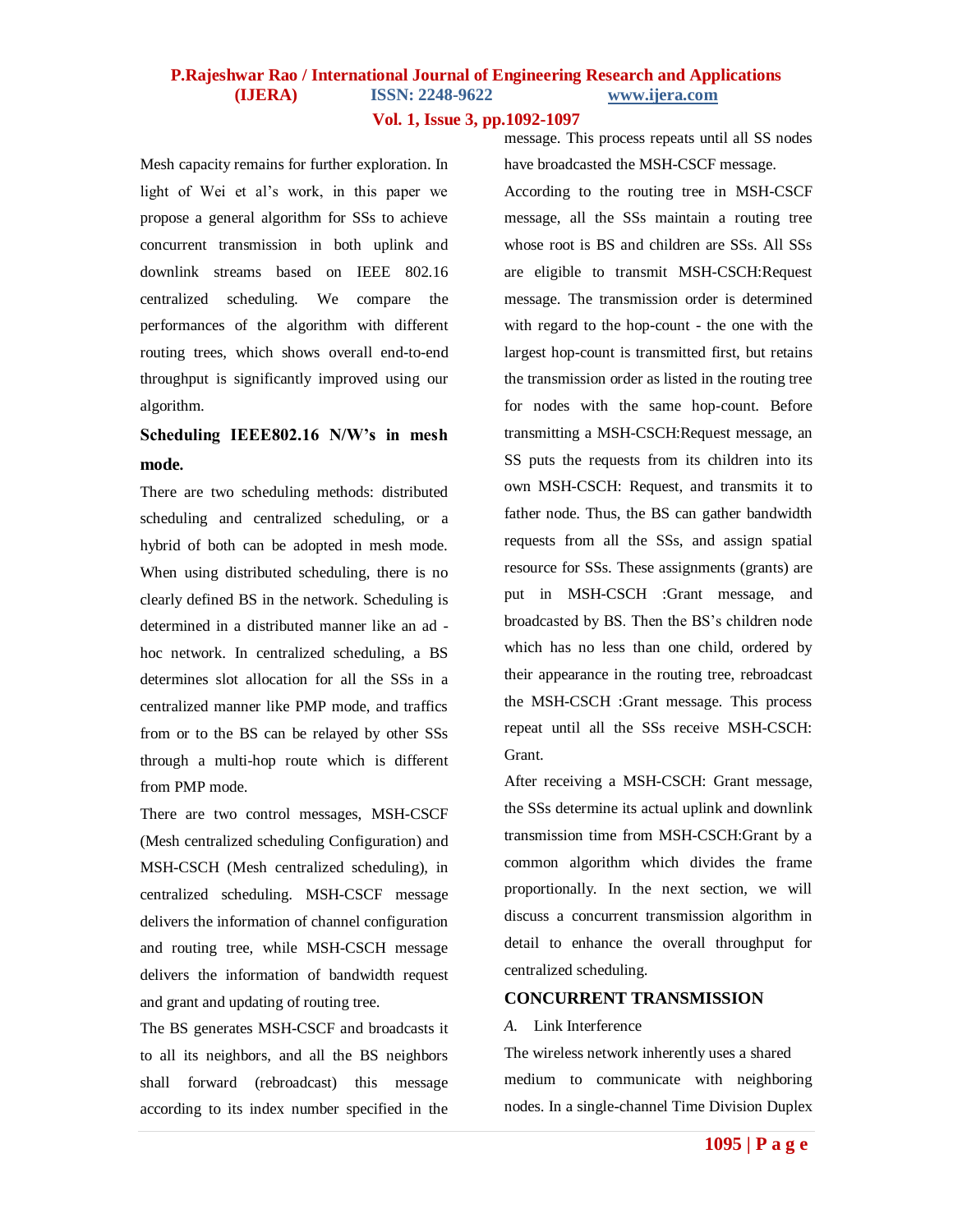### **Vol. 1, Issue 3, pp.1092-1097**

(TDD) network, any unicast transmission follows the principle that there must be only one receiver among the neighborhood of a transmitter and there must be only one transmitter among the neighborhood of a receiver. As we can see in Fig. 1, the solid lines with arrow denote directional links in the routing tree. The dashed lines connect the neighboring nodes in one-hop. And the curves with arrow denote the interference by an active link. Let  $L(x,y)$  represent the link from x to y, then the interfered links by  $L(4,6)$  are  $L(6,4)$ ,  $L(2,4)$ , L(5,2), L(4,2), L(BS,2), L(BS,1), L(3,1), i.e. when node 4 is transmitting data to node 6, the 7 links above can't be active to avoid collision. The number of interfered links by  $L(x,y)$  is given by  $I(x,y)$ , so  $I(4,6)=7$  for example.

#### **Constructing Routing Tree**

As said in Section II, the performance of centralized scheduling benefits from wellstructured routing tree. To reduce the interference between links, balance traffic load, shorten the period of request and grant, the structure of routing tree plays a key role. In this section, we propose a construction algorithm based on interference to achieve the following concurrent algorithm, and to improve network performance.



Figure1. Link interference in routing tree Assume BS-z-y-x is a path in the routing tree, and  $P_y(x)$  is the sum of uplink and downlink interference through the path from node x whose father node is y to BS. So  $P_v(x)$  is calculated by

$$
P_y(x) = I(x,y) + I(y,x) + P_z(y) \dots (1)
$$

In Fig. 1, for example,  $P_4(6) = I(4,6) + I(6,4) +$  $P_2(4)$ .

We suppose network begins with only one BS, and all the SSs enter the network one by one. When an SS is entering, all its neighbor nodes are eligible to be the father node of the entering SS. In order to minimize interference, the entering SS should select a father node with minimal interference.

So far we consider the minimal interference along the path, but after an SS entering the network, the interference value on the path of other SSs in the network may be changed. Therefore, the entry order impacts the construction of routing tree. Improved method to construct routing tree is to make the impacted SSs select father node once more. Fig. 2 represents the process of entering and adjustment, where SS5 is the entry node. After SS5 entered the network,  $P_2(4)=46, P_5(4)=30$ , so the father node of SS4 is adjusted from SS2 to SS5.



Figure 2. Construction and adjustment of routing tree

Concurrent Transmission AlgorithmAchieving spatial reuse with concurrency is an effectual